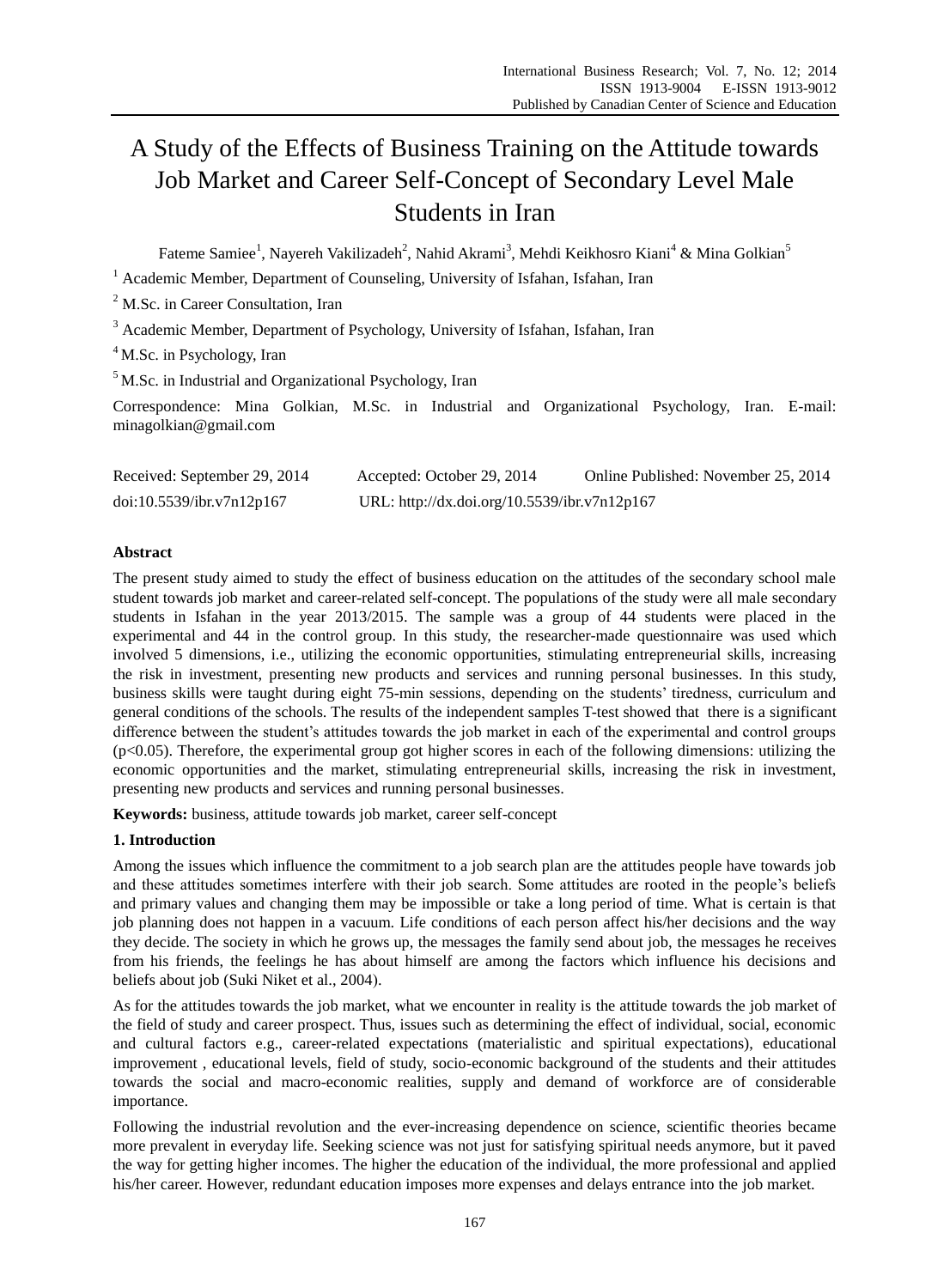Therefore, most often when choosing their major, people pay heed to the economic status and ease of access to other jobs and the possibility of replacement of the job with an appropriate one; so that they can compensate for the expenses they paid (Sohrabi et al., 1997)

Therefore, in most cases, when choosing a field of study, one takes into consideration the economic status, easy access to the job and replacement of an appropriate job instead of education so that he/she can compensate for the lost opportunity cost (Sohrabi et al., 1997).

Freeman found that inclination of the students towards some specific fields of study is a function of the income and job market in the preceding years. The findings of the international institute for educational planning shows that the inclination towards acquiring professional merit is the most manifest reason why the student continue their education at the academic level ( planning and budget organization, 1999).

Jamil Selmi argues that before choosing their fields of study, some students investigate the successful professions in the society and choose their field of study with regard to their areas of interest. However, it must be taken into account that each student has a specific mental image of his/her own favorite field of study due to different factors. Inclination towards learning and continuing one's education is in her net in all individuals. However, other reasons such as acquiring wealth and social status could be influential (Sohrabi et al., 1997). In other words, students should choose a profession after graduation. That is they shoulder the responsibilities of a job which serves to meet their materialistic and spiritual needs to pave the way for meeting the more important needs of the society and its subsystems.

Thus, the access to a suitable job after graduation greatly influences the individual, social, psychological, political, cultural and economic aspects of the students' lives.

In the realm of social sciences and social psychology and in relation to the other subject areas, the attitude towards the job market or, to put it in a more specific way, the attitude towards career prospect, affects the cognitive, emotional behavior of the students at present and in the future and will have different effects and consequences which are of importance to the students and to the society and the political, cultural and economic system. Thus, what makes this research a necessity is the significant quantity of the students and the role they play as the expert, open-minded workforce in social, political, cultural and economic sections of the society.

Among the reasons which emphasize the significance of the present study is that by determining the students' attitude towards their career prospect as part of their general career prospect and identifying the effects of the important factors which influences it, it will be possible to adapt students and their multiple characteristics to the existing social, cultural and economic realities of the society (Razi, 2003).

Therefore, it can be claimed that the results will pave the way for presenting ideas to identify the potential workforce of the society in a better and more comprehensive way with regard to their present and future career, particularly after graduation. Thus, the society planners can positively direct the students' attitude towards job market through some variables. On the other hand, they can soften the negative attitude of the students by exchanging, limiting and removing some variables.

Thus, the idea that by giving career counseling and presenting specific training, it is possible to change the students' attitude towards job searching skills or accelerate their entrance to the job market can be rejected. It can be concluded that it is necessary for students to learn a series of complementary skills to make the knowledge applicable and to enter the job market.

The skills that the graduated students need can be roughly put into two categories: general and specialized. General skills are also referred to as job awareness or peripheral skills.

General skills or job searching skills are the skills whose aims are to have a better understanding of one's abilities, to identify the skills which are desirable to entrepreneurs, to find out how to present yourself to the job market and finally how to make the transition from the academic to professional life.

Thus, with regard to the importance of this issue to juveniles and the absence of such studies in the literature, the present study aims to find the answer to the following question:

Does job training affect the students' attitude towards the job market?

The research hypothesis is as follows:

Job training affects the students' attitude towards the job market.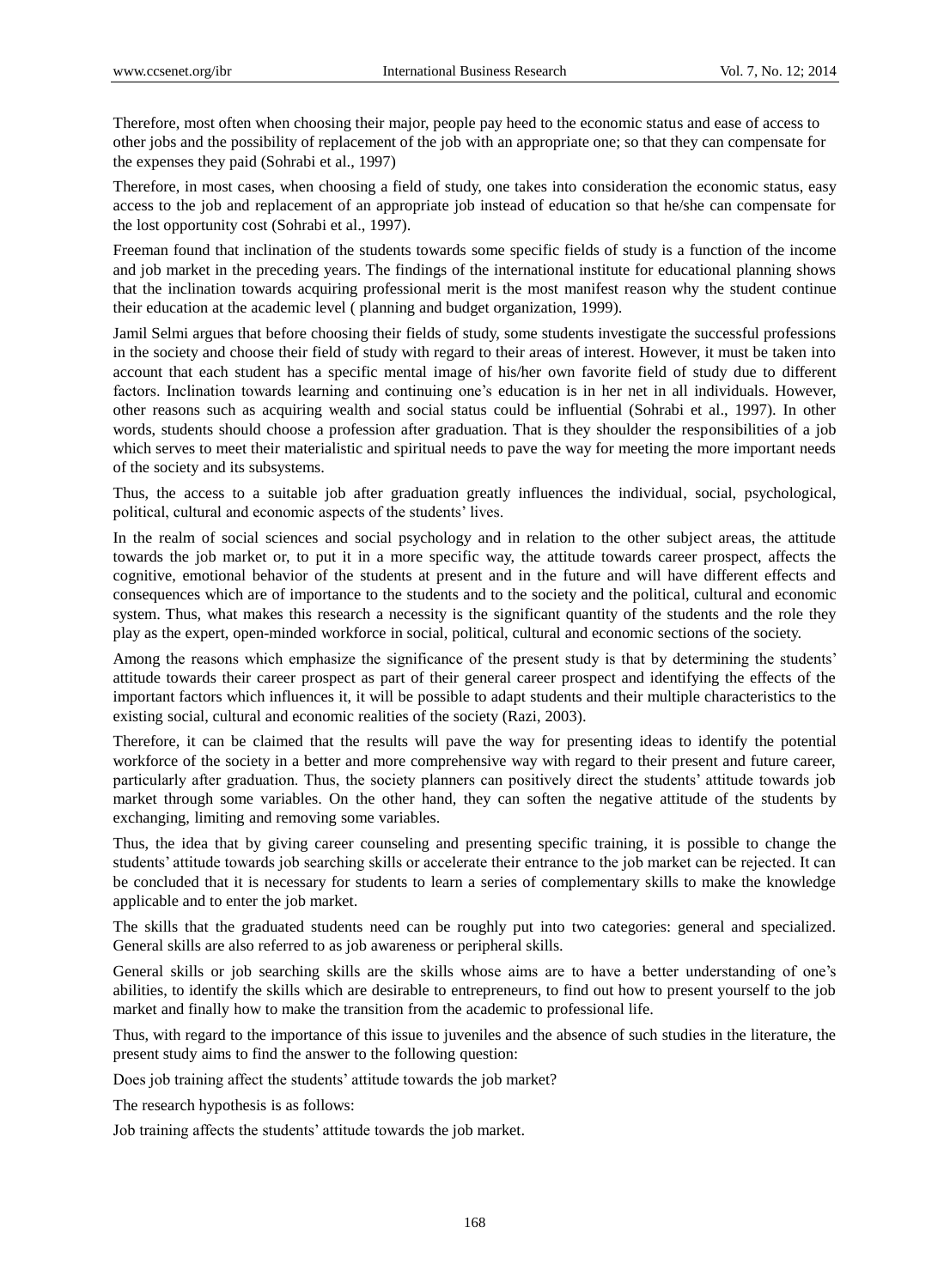## **2. Methodology**

### *2.1* Research Design

The present study is semi-experimental. T-test was used to compare the mean score of the two independent groups. The research populations of the study were all male students of secondary school in Isfahan Province in the educational year 2013-2014. 80 students were selected and using Kukran formula, 44 were put in the experimental and 44 in the control group.

# *2.2 Research Tool*

In order to assess the students' attitude towards the job market, a researcher-made questionnaire was utilized. With regard to the review of the related literature, the questionnaire was comprised of 5 skills: utilizing the economic opportunities and the market, stimulating entrepreneurial skills, increasing the risk in investment, creating new products and services and running personal businesses. The questions were investigated through Likert scale. Each question was assigned a score from 1 to 5 depending on the answer. The answers were graded from strongly disagree to strongly agree.

To make sure of the reliability of the questionnaire, the questionnaire was examined by three experts and its face and content reliability was confirmed. In order to make sure of the internal reliability, a pilot study was done on 30 subjects. The Cronbach Alpha coefficient of the questionnaire was 0.865. This coefficient for each of the skills of utilizing the economic opportunities and the market, stimulating entrepreneurial skills, increasing the risk in investment, creating new products and services and running personal businesses were 0.792, 0.607, 0.756, 0.616, and 0.718, respectively.

# *2.3 Sampling Procedures*

In this study, in order to have the treatment of teaching business management skills, first 80 students were randomly chosen. After getting the parents' consent and assuring them to observe all ethical principles, the experimental groups (80) students had the treatment for 8 sessions each of which lasted 75 minutes, depending on the spees, tiredness of the students, general conditions of the schools and the curriculum. As the students are trained in groups, the educational conditions were the same. Thus, the fundamental business skills were taught using role-play via practice and repetition and the students got familiar with business concepts, different types of companies, workflow, job duties and production planning and finally, the students hold a fai*r* for their products (key chains) and sell them.

In this study, statistical analysis was carried out using  $SPSS<sub>20</sub>$  software and data was analyzed through independent samples t-test.

#### **3. Results**

#### *3.1 Descriptive*

Table 1 shows the frequency, mean, median, standard deviation and variance of the experimental and control groups regarding each aspect of the attitude towards the job market.

| <b>Dimensions</b>                | Group        | <b>Frequency</b> | Mean   | <b>Median</b> | <b>Standard Deviation</b> | <b>Variance</b> |
|----------------------------------|--------------|------------------|--------|---------------|---------------------------|-----------------|
| Risk Taking in Investment        | Experimental | 43               | 19.534 | 19            | 3.018                     | 9.112           |
|                                  | Control      | 43               | 15.558 | 15            | 3.201                     | 10.252          |
| Skill in Making Use of           | Experimental | 43               | 15.744 | 15            | 3.201                     | 10.249          |
| <b>Market Opportunities</b>      | Control      | 43               | 15.581 | 15            | 3.360                     | 11.290          |
| <b>Entrepreneurial Talent</b>    | Experimental | 43               | 19.790 | 20            | 3.384                     | 11.455          |
|                                  | Control      | 43               | 19.046 | 20            | 3.866                     | 14.950          |
| Running One's Own                | Experimental | 43               | 20.395 | 20            | 2.829                     | 8.007           |
| <b>Business</b>                  | Control      | 43               | 18.488 | 19            | 3.514                     | 12.351          |
| <b>Creativity and Presenting</b> | Experimental | 43               | 12.162 | 12            | 1.478                     | 2.178           |
| <b>New Services</b>              | Control      | 43               | 11.255 | 11            | 2.381                     | 5.671           |

Table 1. The students' score on the attitudes towards the job market in the two groups

As shown in Table 1, the mean scores of the experimental group in all five skills (utilizing the economic opportunities and the market, stimulating entrepreneurial skills, increasing the risk in investment, creating new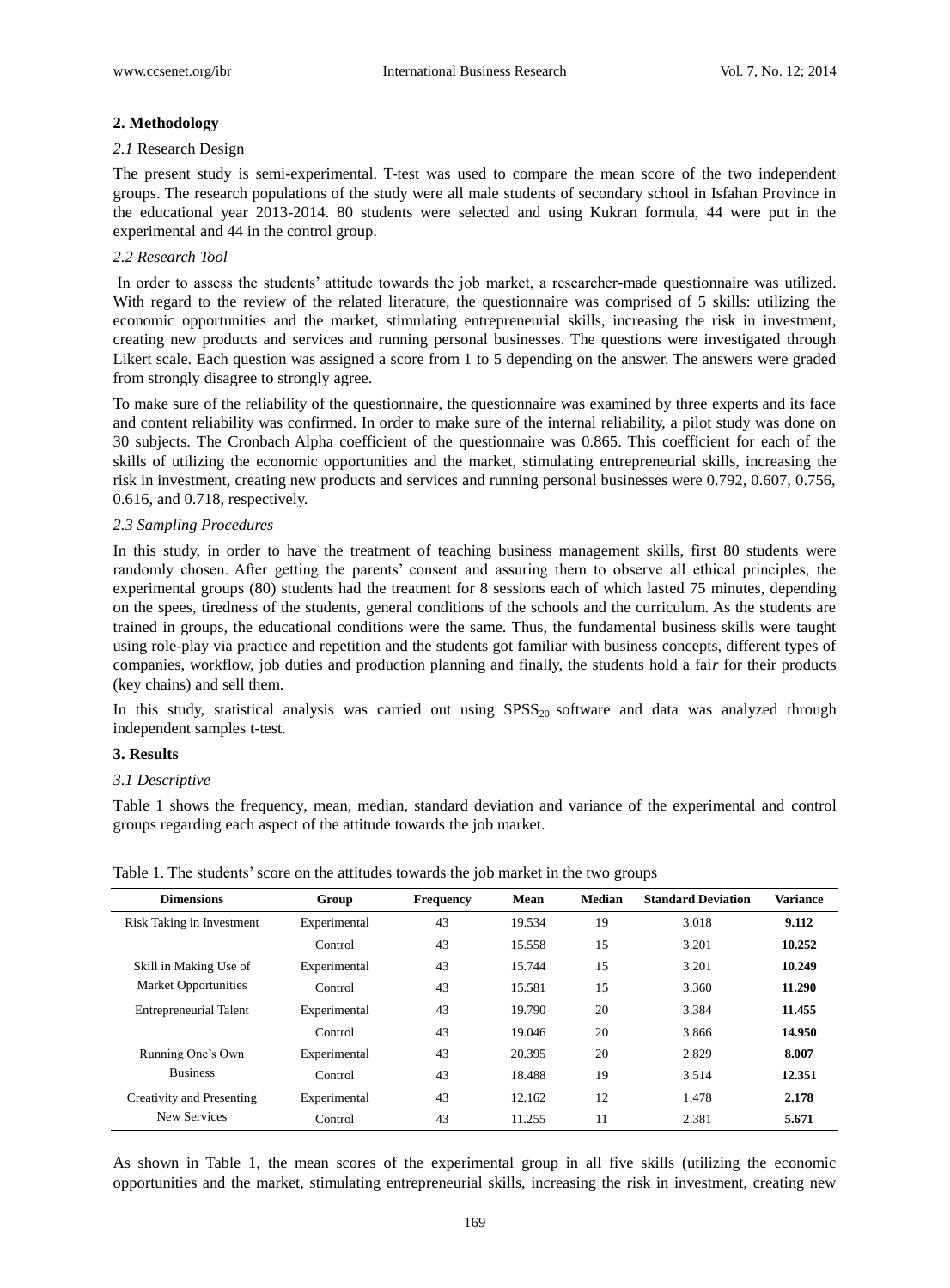products and services and running personal businesses) were higher than those of the control group.

# *3.2 Inferential*

The results of the Levene's test regarding the students' attitude towards the job market for each of the experimental and control group are shown in Table 2.

Table 2. The results of the Levene's regarding the students' attitude towards the job market for each of the experimental and control group

| <b>Dimensions</b>                                 | <b>Levene's Test to Assess the Equality of Variances</b> |                      |  |
|---------------------------------------------------|----------------------------------------------------------|----------------------|--|
|                                                   | Significance                                             | <b>Levene's Test</b> |  |
| Taking Risks in Investment                        | 0.638                                                    | 0.223                |  |
| Making Use of The Opportunities of The Job Market | 0.594                                                    | 0.286                |  |
| <b>Entrepreneurial Talent</b>                     | 0.176                                                    | 1.861                |  |
| Running One's Own Business                        | 0.144                                                    | 2.175                |  |
| Creativity in Providing New Products and Services | 0.406                                                    | 1.321                |  |

Since Levene's test is significant at  $p > 0.05$ , it can be concluded that there is equivalence of variance for all dimensions.

Table 3 shows the results of the independent samples T-test regarding the students' attitude towards the job market for each of the experimental and control groups.

Table 3. The results of the T-test regarding the students' attitude towards the job market for the experimental and control groups

| <b>Dimensions</b>                         | <b>T-Test for Equality of Means</b> |                   |              |                   |         |
|-------------------------------------------|-------------------------------------|-------------------|--------------|-------------------|---------|
|                                           | <b>Standard Deviation</b>           | <b>Difference</b> | Significance | Degree of Freedom | T value |
| <b>Taking Risks in Investment</b>         | 0.671                               | 3.976             | 0.000        | 84                | 5.926   |
| <b>Making Use of the Opportunities of</b> | 0.707                               | 1.627             | 0.032        | 84                | 2.30    |
| the Job Market                            |                                     |                   |              |                   |         |
| <b>Entrepreneurial Talent</b>             | 0.783                               | 0.744             | 0.034        | 84                | 0.176   |
| <b>Running One's Own Business</b>         | 0.538                               | 0.688             | 0.007        | 84                | 2.772   |
| <b>Creativity in Presenting New</b>       | 0.056                               | 0.427             | 0.037        | 84                | 2.122   |
| <b>Products and Services</b>              |                                     |                   |              |                   |         |

The independent samples T-test was significant at p<0.05. Thus, the research hypotheses are confirmed. That is there is a significant difference between the attitude towards the job market of the experimental group and that of the control group. In other words, it can be concluded that business training had an effect on the students' attitude towards the job market. Therefore, the students who were trained got higher scores in each of the following dimensions: utilizing the economic opportunities and the market, stimulating entrepreneurial skills, increasing the risk in investment, creating new products and services and running personal businesses**.**

# **4. Discussion and Conclusion**

The present study aimed to investigate the effect of business training on the attitudes of the secondary school male students' towards the job market. The results showed that there was a significant difference between the attitudes of the experimental and that of the control group ( $p \le 0.05$ ) and that of the experimental group in each of the following dimensions: utilizing the economic opportunities and the market, stimulating entrepreneurial skills, increasing the risk in investment, creating new products and services and running personal businesses.

Regarding the effect of the business education on investment, the findings of this study are consistent with the findings of Azizi (2003), Borumand Nasab (2002), Druker (1985) and Power et.al. (2011).

As for the effect of business training on the skill of making use of the opportunities of the job market, the findings of the present study are consistent with those of Ahmadi and Shafi Abadi (2008), Bandpey (2011) and Kuchuk (2013).